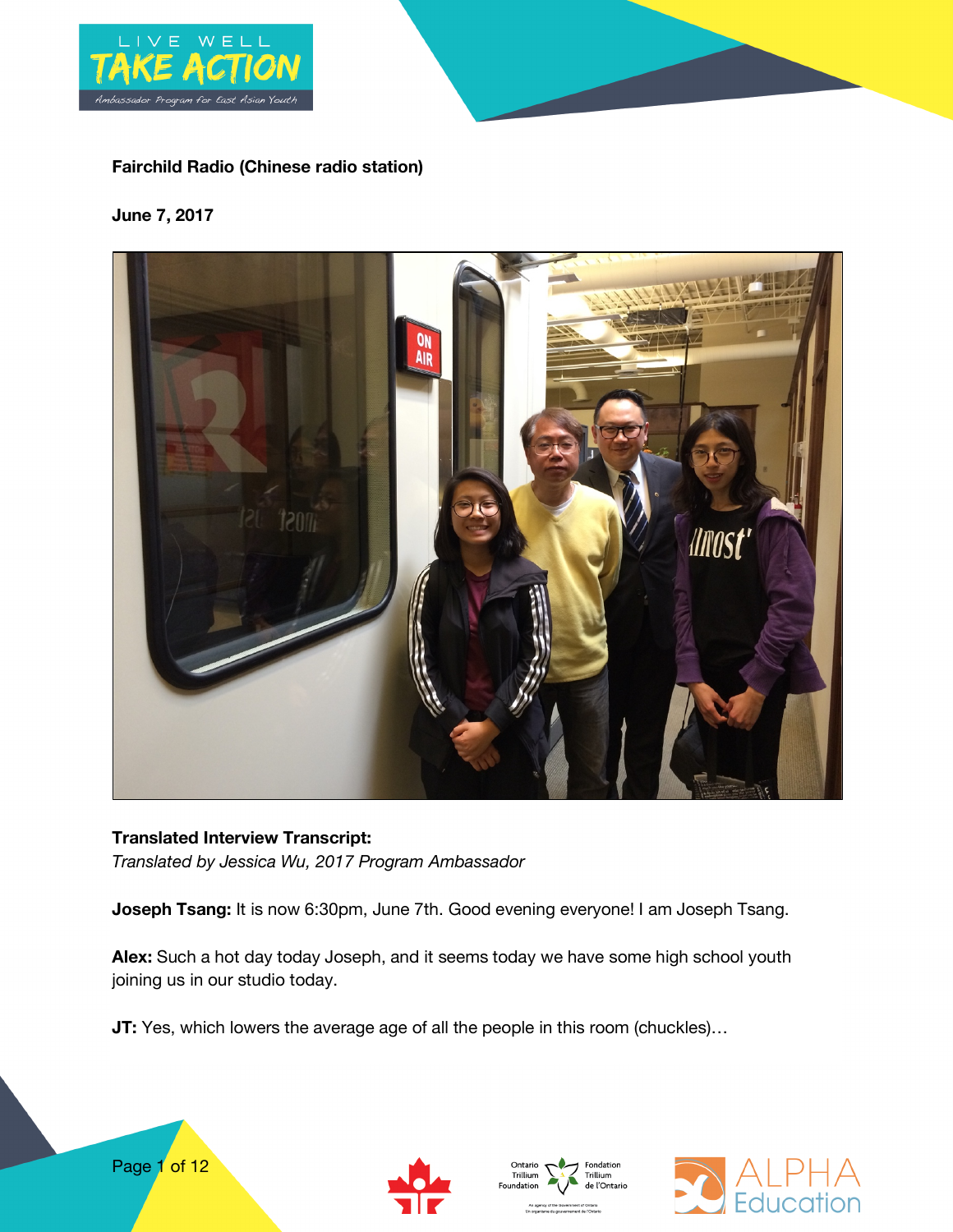

**JT:** …Now I will introduce today's guests. They are participants from the "Live Well, Take Action: Ambassador Program for East Asian Youth," co-hosted by CCNCTO and ALPHA Education. Now can you please introduce yourselves?

**Jessica:** Hello everyone! My English name is Jessica Wu and my Chinese name is Qin Ying Wu. I am a Grade 11 student from Richmond Green Secondary School. I immigrated to Canada from Jiangmen, Guangdong, China, in 2011 and this year marks my 6th year in Canada. I am happy living in Canada right now but I still maintain a part of my Chinese tradition too.

**JT:** I am happy to hear that you are maintaining a part of your Chinese tradition.

### **Jessica:** Yes indeed.

**JT:** Ok next guest, introduce yourself please.

**Amy:** Hello everyone, my name is Ying Tong Ma or you can call me Amy. I am also a student from Richmond Green Secondary School and I am in Grade 10 right now. Unlike Jessica, I just came to Canada two years ago and as an international student. In terms of getting used to living here, I consider myself to be okay; partly because since my parents are not with me and I live at a homestay. I mostly hang out with Chinese friends. With local students, not so much.

**JT:** In terms of gaining a deeper insight into the Canadian society and getting involved in community development events, I heard that this program focuses on mental health and cultural differences. But let me ask both of you first: have you ever felt isolated and find it hard to adjust to your new life when you first came to Canada? For instance, when you arrived, you had no friends and not many people to depend on. How long does this period last? Like one week or is it still ongoing?

**Jessica:** Everyone goes through this situation, including me. When I first came to Canada, I was only in Grade 5 and only 10 years old. I didn't have many friends in school, as I didn't share many common topics with my classmates. I already felt grateful that they were not segregating me but I knew that since I had just arrived, it was normal that I wouldn't have super "best friends" that I could open my heart to, like I used to back in China.

**JT:** So, no hope, no disappointment.

**Jessica:** Exactly. I just wanted to familiarize myself with the new environment in Canada first. Loneliness is inevitable.







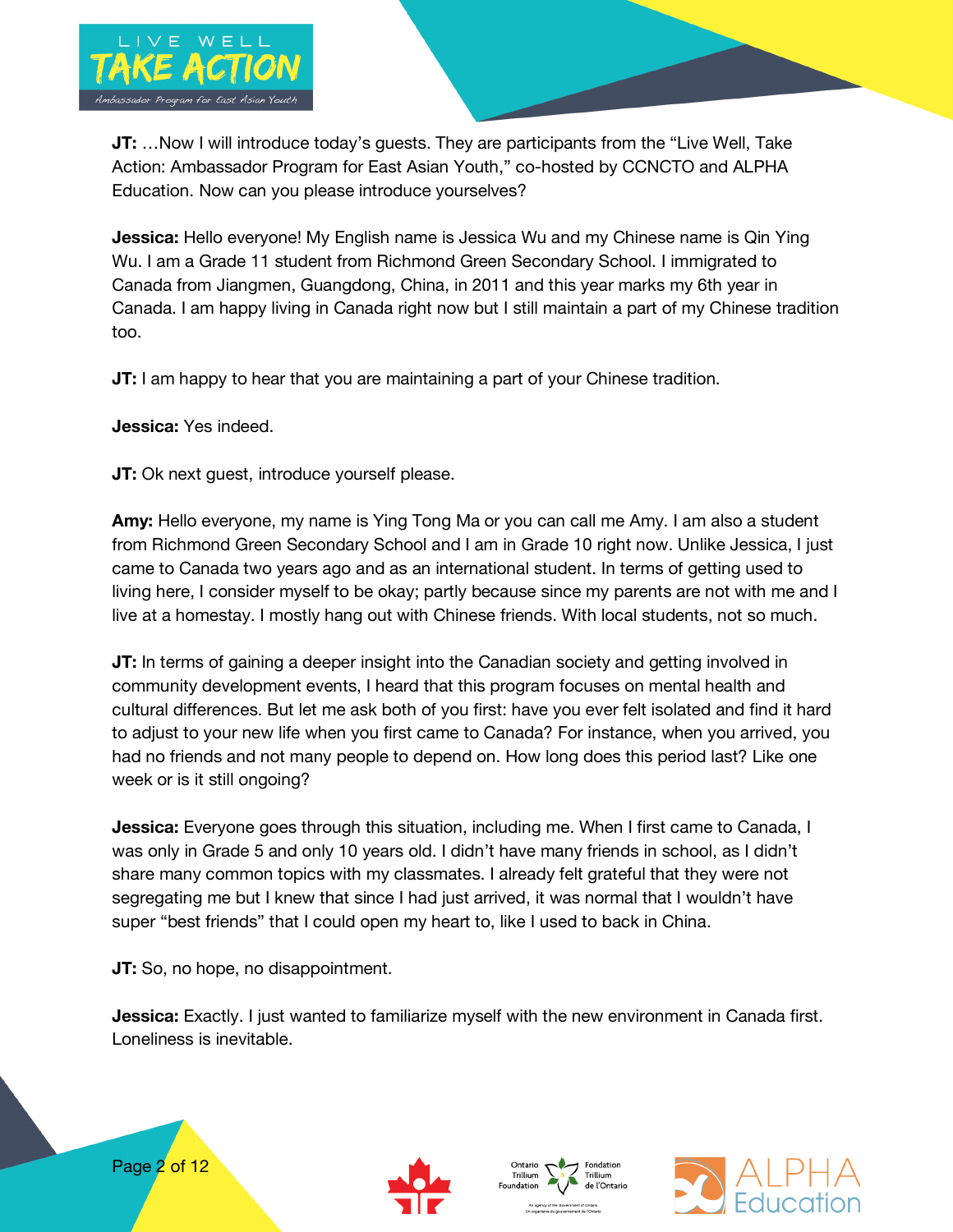

**Alex:** Amy, this is your second year in Canada and now you are in Grade 10. Did you come here when you were Grade 8?

**Amy:** No, I came here when I was Grade 9.

**Alex:** Okay Grade 9. You lived at a homestay when you first came here?

**Amy:** Yes.

**Alex:** Is it a Chinese family?

**Amy:** Yes, it is a Chinese family.

**Alex:** It was not very hard for you to adjust to the new life here?

**Amy:** Uh huh.

**JT:** Do you feel like there is a big difference between living with your own family and living at a homestay?

**Amy:** Indeed. Actually, I am quite lucky. The homestay family that I live with when I first came here was a very close friend of my mother's. She treated me like her daughter. But to be honest, we only met a few times before and we didn't know each other that well. There is still that gap that [they are not really my family], which I feel between us.

**Alex:** I see.

Page 3 of 12

**Amy:** Plus, she has two kids of her own. And to me, who is a 10th grader, or 9th grader back then, I feel like an "intruder" to the family.

**Alex:** Are her kids younger or older than you?

**Amy:** One is in Grade 9, who is younger than me, and the other is in Grade 12.

**Alex:** There is not much of an age gap then?

**Amy:** Yeah, we are all around the same age.

**Alex:** It was easy for you guys to get along?





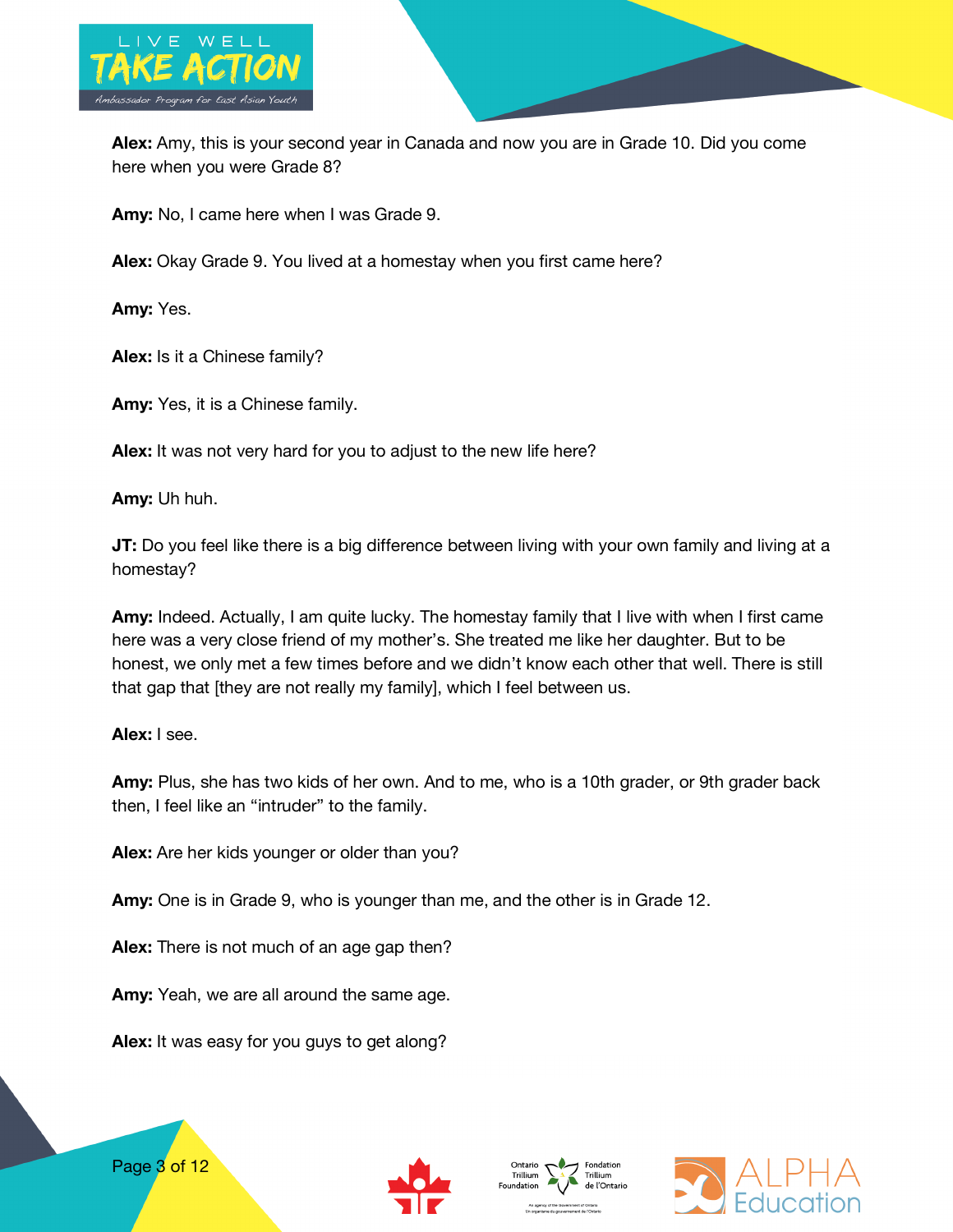

**Amy:** Yes, and they are nice to me.

**JT:** So this is your situation at your homestay. But how do you think others perceive you? In school for instance, how do you think others feel about your identity as an international student? I don't mean literally pointing at your forehead [and say that you are an international student], but do you think they consider you as a Canadian? Do you feel like you are a Canadian after living here for 2 years?

**Amy:** To be honest, there are lots of Chinese people in the Richmond hill community. When others walk by, they would speak to me in Mandarin or Cantonese. (Chuckles)

**Alex:** Really, there is that many at Richmond Green Secondary School?

**Amy:** Not at Richmond Green. I mean, outside of school.

**JT:** Outside of school?

**Amy:** Yes, but actually everyone speaks English at school, which is common. In terms of feeling like a Canadian, to be honest, I don't think I feel completely infused in the Canadian society yet because let's face it. I have only been here for two years and I am by myself. Dad and Mom aren't with me either. So I don't consider myself a Canadian yet.

**Alex:** Just simply a student?

**Amy:** Yeah, just a student.

**JT:** She has only been here for two years and plus, she is an international student. So it might still be hard for her to feel this way.

**Amy:** Uh-huh.

**JT:** Then how about you Jessica? You have been here for 6 years now. How do you define yourself in terms of being a Canadian?

**Jessica:** I am legally a Canadian now, as I attended my Canadian citizenship ceremony back in 2015. But spiritually, I don't feel that I am a 100% Canadian because nevertheless I still came from China and it has only been 6 years. Even though I've stayed here longer than Amy, I still feel the film that separates me from being a true Canadian. In school for instance, my other classmates have been living in Canada ever since they were born so there are differences, in terms of lifestyle and mindset. We've grown up in different learning environments. I have been







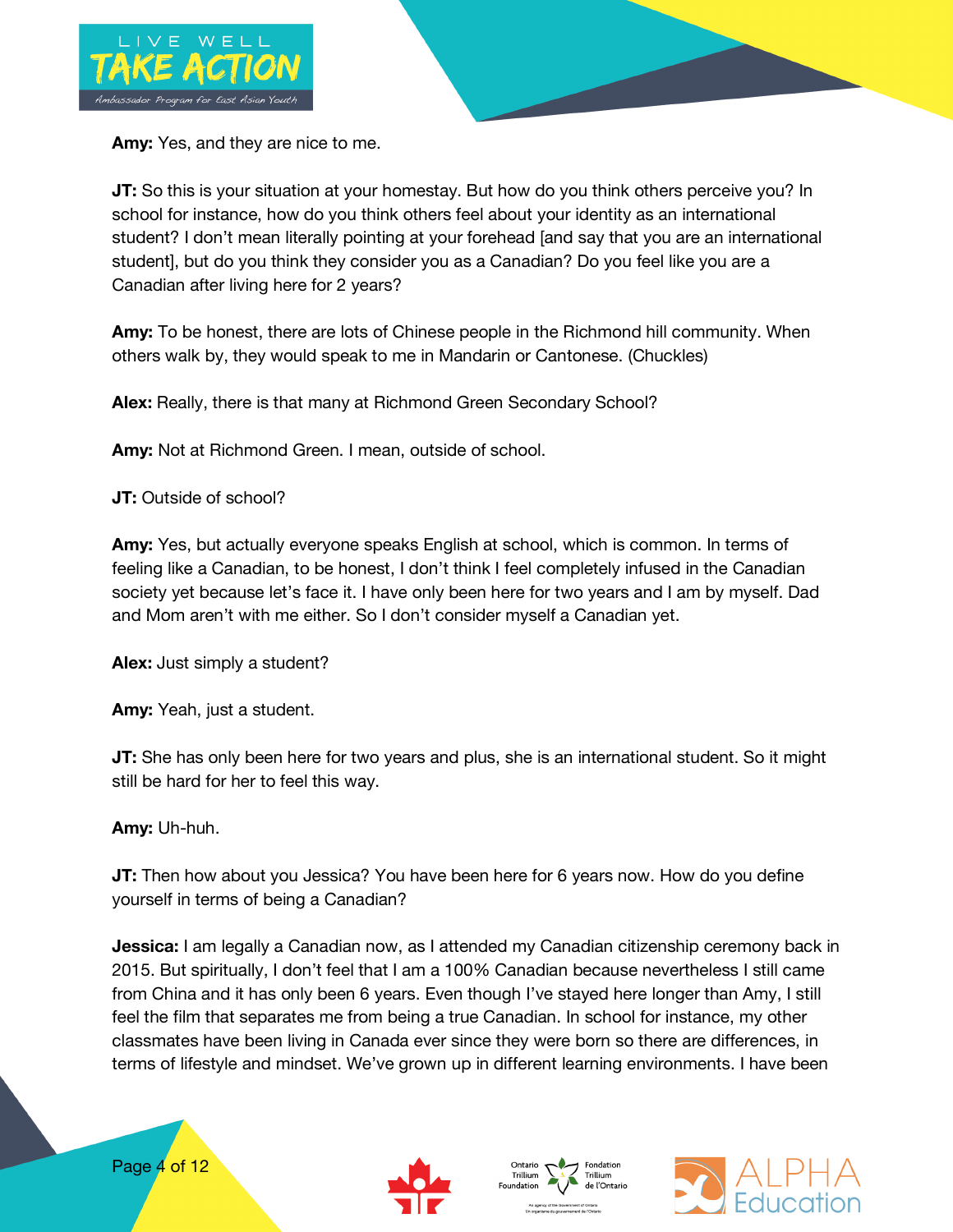

taught in strict ways back in China, but here they are less restrictions and more focus on selfexpression. So sometimes…

**JT:** So sometimes you are frustrated seeing someone not doing their homework yet they think that is normal?

**Jessica:** Um yes. Sometimes we are very different in terms of thoughts and mindsets. There is definitely conflict in ideas. Sometimes I feel their ways of doing things are weird and they think that my ways of doing things are weird but to me, it is completely normal. So there is conflict. And I feel that they don't really care if I am a Canadian or not because no matter where I am from, I am just their classmate.

**JT:** You don't mind at all? You are not bothered by it at all?

**Jessica:** Yes, we don't classify each other's identities by your nationality, ethnicity, not anything like that. We are simply just classmates to each other. We learn and we grow together.

**JT:** With regards to your participation in the "Live Well, Take Action: Ambassador Program for East Asian Youth," you've learned a lot about your own identity, social norms, culture, etc. How do you feel about this program after you've completed it? We will continue after the commercial break.

## [commercial break]

**JT:** It is the evening of June 7th and welcome back! Today two special guests have joined us and they are student participants from the "Live Well, Take Action: Ambassador Program for East Asian Youth." This program was co-hosted by CCNCTO and ALPHA Education and was completed in the month of May, which coincided with Asian Heritage Month. We have Amy and Jessica with us now who have just finished this program. What have they learned? How was the program like? Was it like a regular classroom environment? Were there any fun activities? Homework?

**Alex:** It's like what Obama and Trudeau had said during their meeting yesterday, in terms of encouraging more youth to become leaders in the community.

**JT:** How was the program like? Can you share with us?







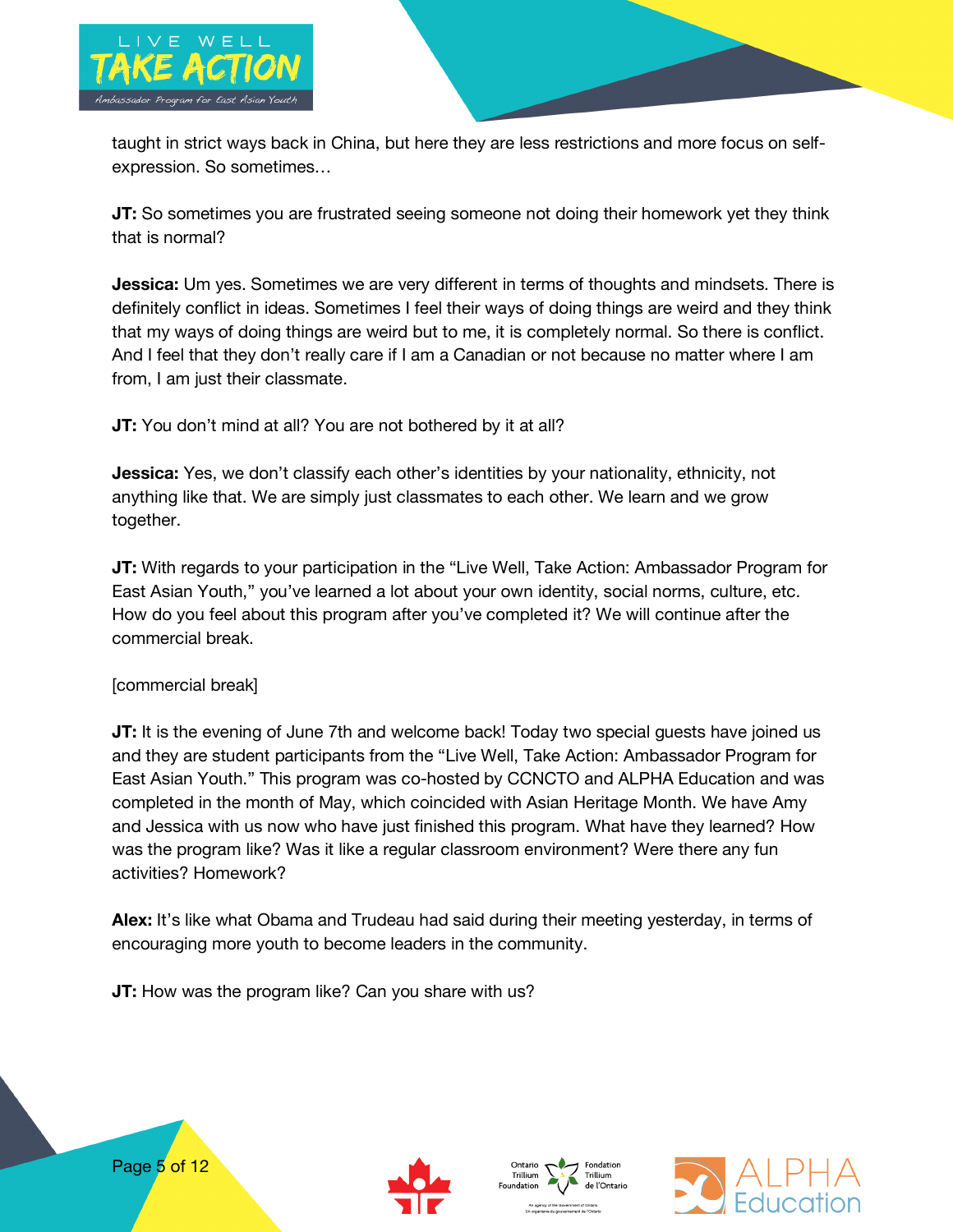

**Jessica:** The "Live Well, Take Action: Ambassador Program for East Asian Youth" was a very casual program.

## **JT & Alex:** Very relaxing?

**Jessica:** Yes it was like an extra-curricular activity. I enjoyed it very much. I was always excited to attend the Monday sessions every week. I would feel happy thinking about going to the program from my co-op placement and I'd look forward to participate in the fun activities planned for the day. The learning environment was indeed very fun. It was also relaxing, as there was no pressure. Although we had to write a reflection after every session, it helped me develop a deeper understanding of myself. It allowed me to reflect on my strengths and weaknesses, and determine what I needed to improve on, as well as setting goals for next week's session.

**Alex:** Jessica, what did the program usually teach?

**Jessica:** There were three main focuses in the program. The first one was recognizing one's identity.

**JT & Alex:** Yeah, identity.

**Jessica:** The second one was mental health and the third one was culture.

**JT:** Wow, I am amazed at how mature youth are nowadays, as they are already starting to care about such issues and topics.

**Alex:** Yeah, I mean, sometimes it is hard for even adults to understand.

(JT and Alex chuckles)

**JT:** (Jokes) Haha I feel like a second-class citizen for not having the opportunity to learn about these topics when I first came to Canada.

**Alex:** And how about you Amy? What do you think about the program?

**Amy:** To be honest, I joined this program initially for its volunteer hours.

(Everyone chuckles)

**Alex:** You are very honest.







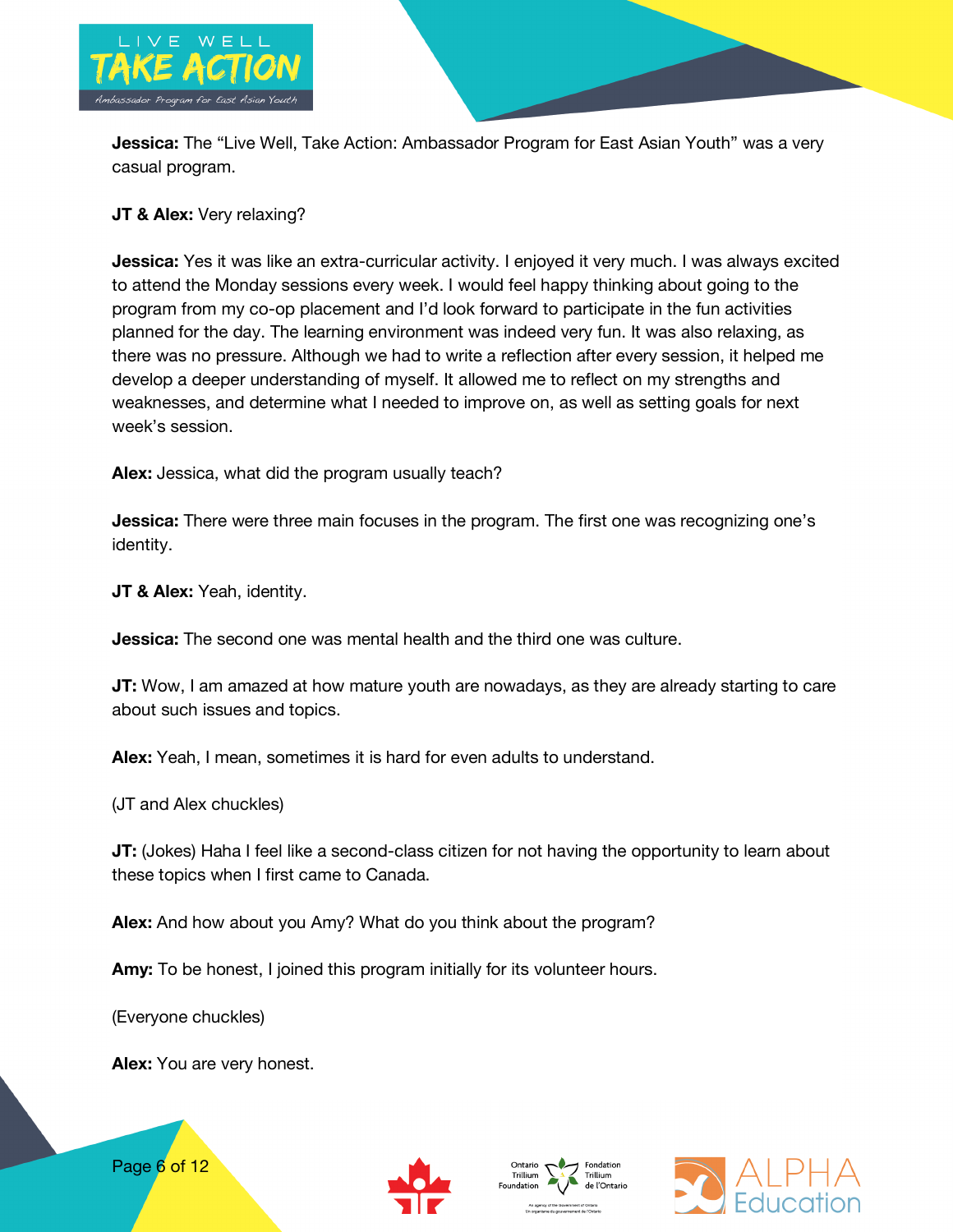

**Amy:** Haha yes. But after I joined the program, I realized – first of all, the two program facilitators of the program were very nice. Furthermore, since all the participants were people from our school from different grades, it provided an opportunity for me to get to know them and make friends. Most importantly, I learned from this program many things that I had never thought about and it made me realize that certain issues do exist in this world! Identity for example, back in China, I only knew that, "Oh, you are Chinese and others are foreigners." We only knew how to distinguish people like that, not by specific details [about who they really were]. As well, this program covered the topic of Aboriginal people. So there are three groups but actually, there are many groups –

**JT & Alex:** There are First Nations, Inuit, right?

**Amy:** Right.

**JT:** And Métis.

**Amy:** Yeah, I had never learned about this before and after I learned about them, I found that they were very interesting to know about.

**JT:** I want to ask more questions but unfortunately it is time for commercials. When we come back, we will discuss about the memorable moments and highlights of the program.

**Alex:** We will continue after this commercial break.

[commercial break]

**JT:** During the month of May, CCNCTO and ALPHA education wrapped up a program called the "Live Well, Take Action: Ambassador Program for East Asian Youth." What part of the program or any activities in particular that has left the most impact on you? Who wants to answer first? Jessica or Amy?

**Jessica:** I will go first. One of the activities I enjoyed was the reflection tasks. After the program facilitators finished introducing the session topics, they would provide us with chart paper and markers and we would write down our thoughts about the session topics we just learned about. Then we would share with the rest of the group. I thought this was great because I was able to reflect on my thoughts.

**JT:** Reflect on yourself, you mean?







Page 7 of 12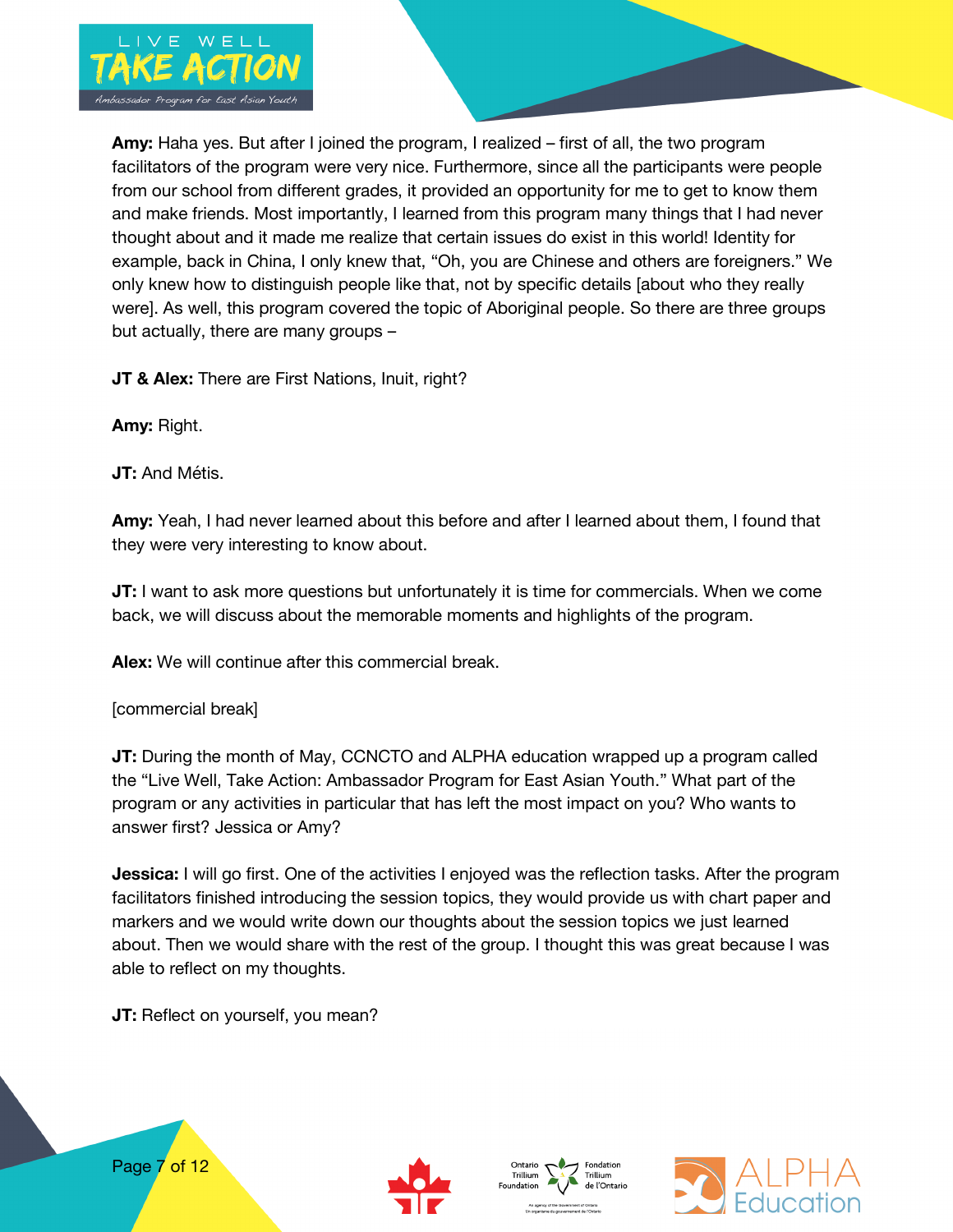

**Jessica:** Yes, reflect on myself, as well as finding out what others had thought about. Sharing our ideas and thoughts provided a better understanding of the topic for all of us. For instance, one of the topics was the "comfort women" of the Asia Pacific war. We would share our ideas by writing them down first and then, we would read them off the chart papers. I would realize that, "Oh there are these particular aspects about "comfort women" that I haven't really thought about."

**JT:** The reflection task allowed you to look at the topic through different angles. When people were expressing their different ideas, you would feel that, "Oh, so there are really a hundred different opinions amongst people."

**Jessica:** Yes it helped me recognize this but it was not only that. When we shared with the group, I was also developing my public speaking skills.

**JT:** Public speaking skills?

**Jessica:** Yes I used to be very shy before. I was too afraid to raise my hand in class. But after this program, I felt like these experiences have boosted my confidence.

**JT:** Yes I can sense that, as you're talking. I feel like that these two girls, who are speaking on a radio show for their first time, are not showing any signs of nervousness, which is very good. And you, Amy? What was the most memorable [moment] for you?

**Amy:** For me, it was the first day of the program. It was the most memorable because we talked about identity that day. Back then, I didn't feel good about being an Asian at school because I felt that Asians were constantly being judged by white people for being… for instance short, just racial discrimination in general. I was very scared indeed. But after this program, I changed from that mindset. I no longer feel like being an Asian is something to be ashamed of. I am proud of being an Asian now.

**JT:** Do you feel that Asians are lower class citizens or anything like that?

**Amy:** Yeah, when I was little.

**JT:** Interesting to know, as some people think that Asians are smarter than others.

(Everyone chuckles)

**Amy:** Because when I was small, I was influenced by discriminatory ideas against Asians. Maybe from books or movies so that's why I felt [that way].







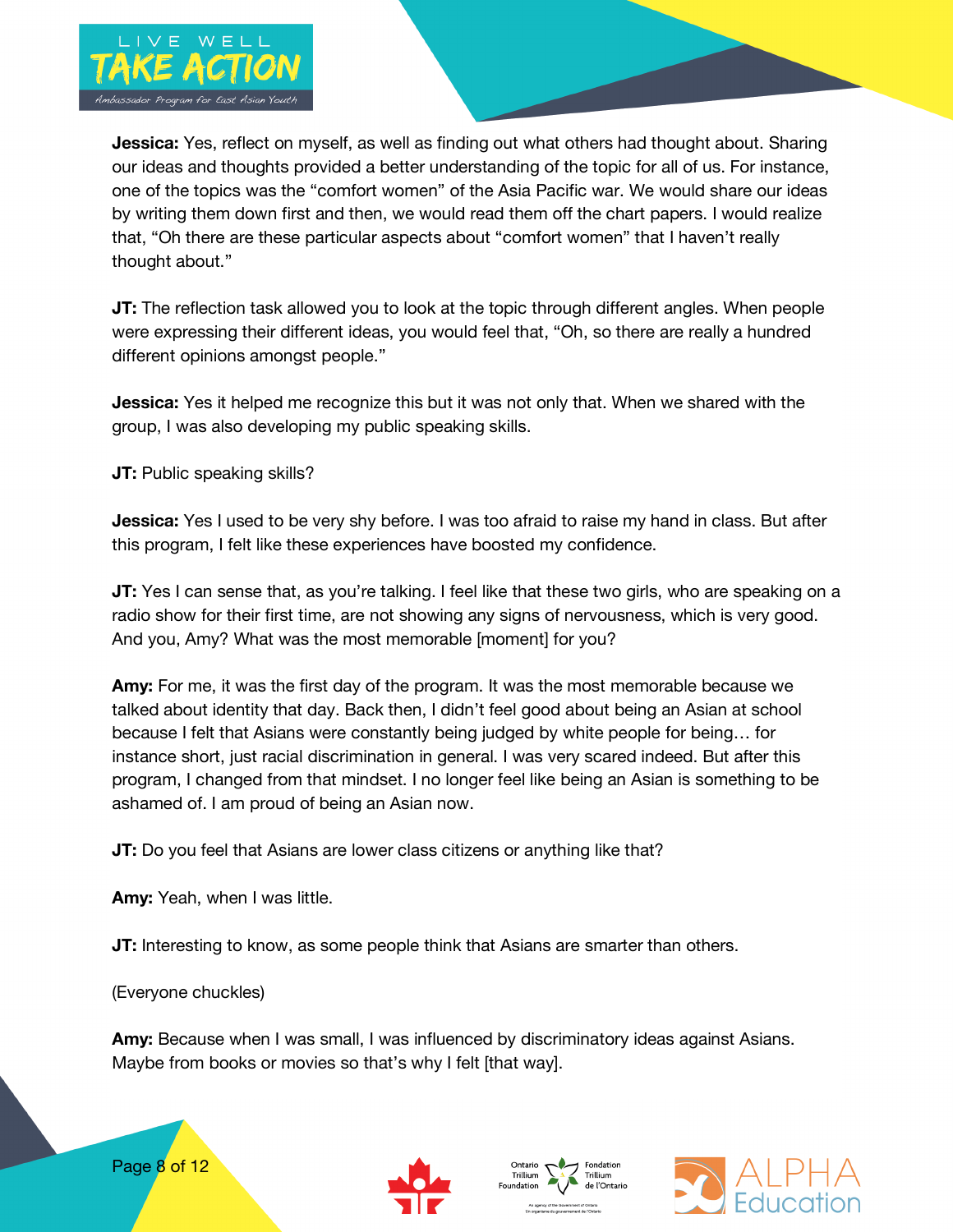

**Jessica:** Can I share my thoughts too?

**JT:** Sure! Go on.

**Jessica:** Speaking of identity, I remember when the teacher was calling out students' names to give them their report cards. My name would always appear as my Chinese name on my report card. I would feel embarrassed when the teacher called me because I was usually the only one with a Chinese name on my report card, instead of the name that people usually called me by. The teacher also struggled to pronounce it correctly, making it sound awkward. I would awkwardly take the report card from the teacher's hand, as no one responded to this name except for me. But after the program session on identity, I definitely changed. Instead of feeling ashamed, I told myself that I should feel proud for the two names I have. I should feel special for having a Chinese identity, in addition to an English name.

**JT:** Actually, for a lot of Europeans and South Asians, their names are often mispronounced too.

# **Alex:** Yeah.

**Jessica:** Yeah, but before I never thought about that. Probably because I was the only student in my class who immigrated from China [back in elementary school].

**Alex:** Jessica, I've had similar experiences as you. You mentioned about public speaking. Before, I used to go to Toastmasters to train myself to be a better speaker. I was scared at first too and I had to do a lot of preparation but I progressed in the program and I learned that in order to be an effective speaker, you must make your thoughts be heard. Then, you will eventually go from not wanting to share to being open to sharing your thoughts. Now that you have improved on your public speaking skills, you are able to make yourself be heard in the public? Do you have any plans to use your skills, contribute back to the community and give back to those who supported you along the way?

**Jessica:** Of course! Not only have I developed my leadership and public speaking skills but I have also become more interpersonal and I am very active in helping others. At school, I recently applied to become the emcee for the Grade 12 graduation ceremony. It was something that I never thought I'd do and even though I was not selected, I felt proud for attempting such a position.

**JT:** This is a big change for you. What about you, Amy? Did you change a lot too?







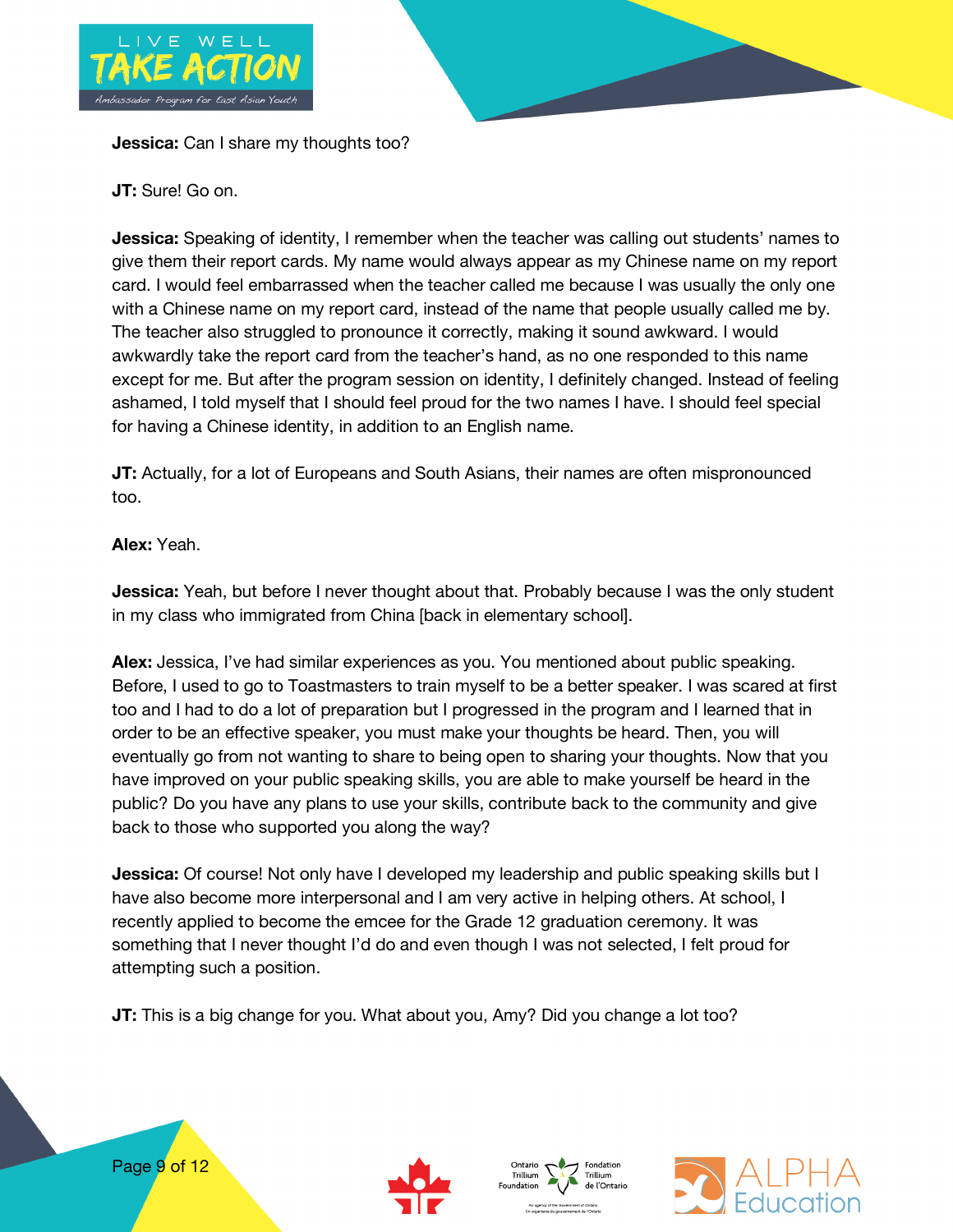

**Amy:** Yes! I am kind of outgoing even before joining this program. Just shortly after I joined this program, the Student Council election started and there was a position for ESL students, called the ESL rep. I ran a campaign for it and I got elected at the end! This program had helped me by boosting my confidence level. Also, my public speaking skills and social skills improved too. I used to just stay in my comfort zone and refuse to walk out. I stayed in the same circle of friends but now I realized that it was just as important to go and meet new people to expand my social network.

**JT:** It is time for commercials again. When we come back, we will talk about how your attitude has changed for people of different ethnicities. We will continue when we come back and we will also discuss why others should join this program as well.

### [commercial break]

**JT:** Today we have Amy and Jessica with us at our studio. They are two student participants who have participated in the "Live Well, Take Action: Ambassador Program for East Asian Youth." I know that by the end of the program, you were required to demonstrate your learning by creating a community group project. What did you two make?

**Jessica:** We picked newcomers' challenges as our topic and made a website. On the website, we wrote about challenges that newcomers faced after coming to Canada. In addition, since there were three people in our group, we each shared our own experiences as newcomers when we first came to Canada. We also invited a Vietnamese friend to share her story, as we wanted the contents to be more diverse. We wanted to make it more diverse to reflect that there were not only Chinese people in the East Asian community but other ethnicities as well.

**JT:** Making it more Canadian [since Canada promotes multiculturalism] so people will not just focus on stories of people from their own ethnicity but as well as from other countries.

**Jessica:** Exactly, so more people can make connections to our website.

**Alex:** Amy, were you also a part of this project?

**Amy:** Yes, I was a part of the project. Our website is not only for newcomers to share their stories but there are also different sections that provide assistance. The goal of this website was to help newcomers, especially youth. We have a volunteer resource page, since, as we all know, high school students need volunteer hours in order to graduate. We also have listed out community events on our website for students to attend. That way, they don't have to browse through Google all the time trying to find them, since they can access them directly on our website.







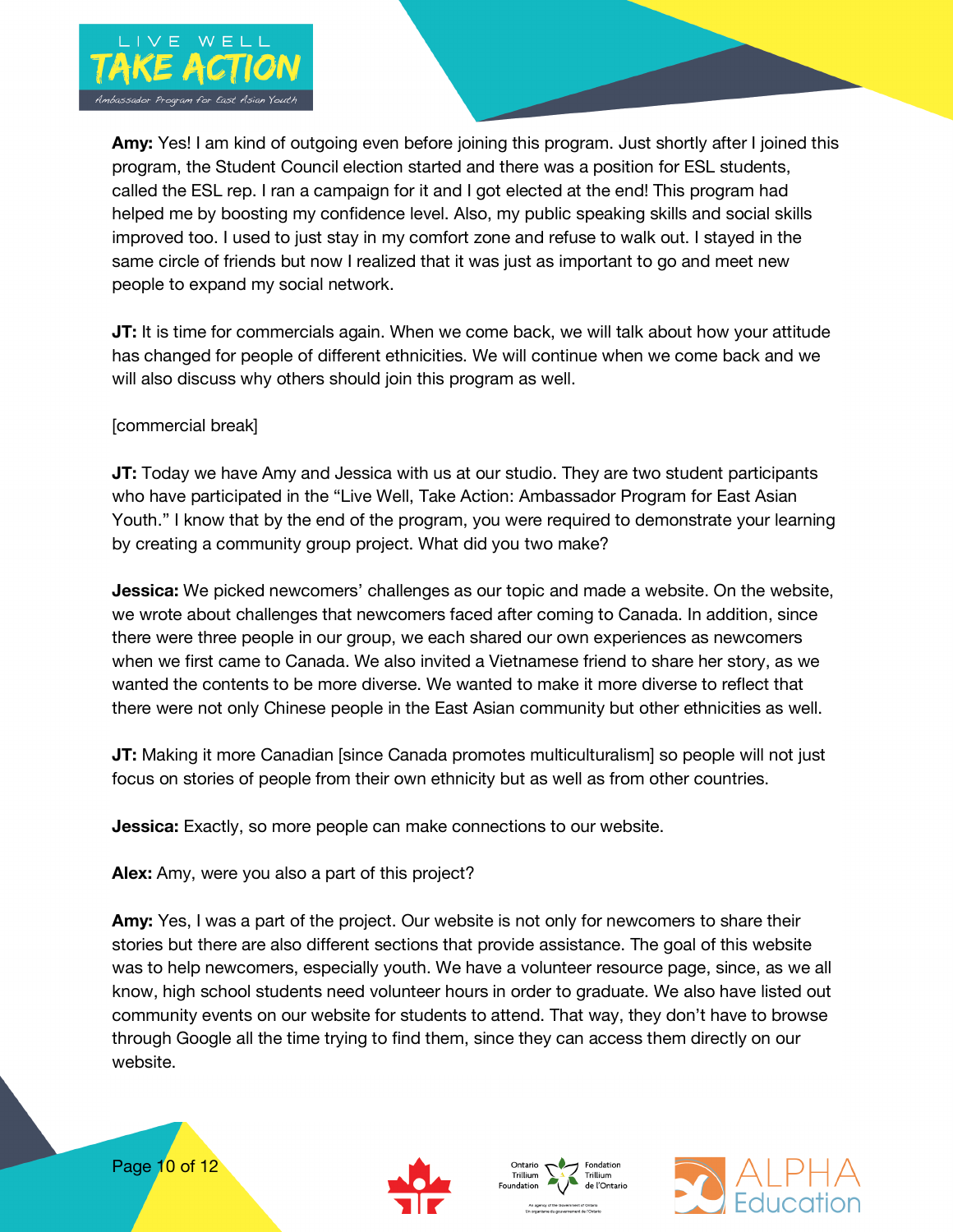

**JT:** And not just play video games at home all day, right? (Chuckles)

**Amy:** Right.

**Alex:** But WeChat is popular. Why not create a WeChat account?

**JT:** Are there many students that use WeChat?

**Jessica:** I don't think so personally. Since the "Live Well, Take Action" program focused on East Asians as a whole, we felt it was more appropriate to create a website, since not all East Asian populations use WeChat. We not only want the Chinese communities to know about this issue. We want to reach out to more people.

**Alex:** Is the website available in both English and Chinese?

**Jessica:** It is available in English for now but we are planning to translate it into Chinese and make it an option soon. This will be easy for our group, since all of us have Chinese backgrounds and we know how to write Chinese.

**JT:** Very meaningful and interesting. We adults did not expect you youngsters to care about [the East Asian community] –

**Alex:** We didn't expect students to be so involved in such issues.

**JT:** I believe if we had this program back then, it would've helped newcomers to better adjust in Canada. We are so happy that CCNCTO and ALPHA Education are able to put together this program. This is their first year running it? Do you think there should be more programs like this in the future? In other words, would you like to see the program taking place next year?

**Jessica:** Of course, I would like it to continue! And I would encourage others to be a part of it. I think nowadays, teens are too self-absorbed and they would not care about issues happening in society right now. Especially amongst East Asians, there aren't many of them who care about how their communities are struggling in Canada and the challenges that their own people face. This program will offer a great opportunity for them to start caring for their community.

**JT:** Yes, I agree. Sometimes, helping others is the best way to solve a problem. How about you, Amy? What is your opinion? Do you think the program should continue next year?